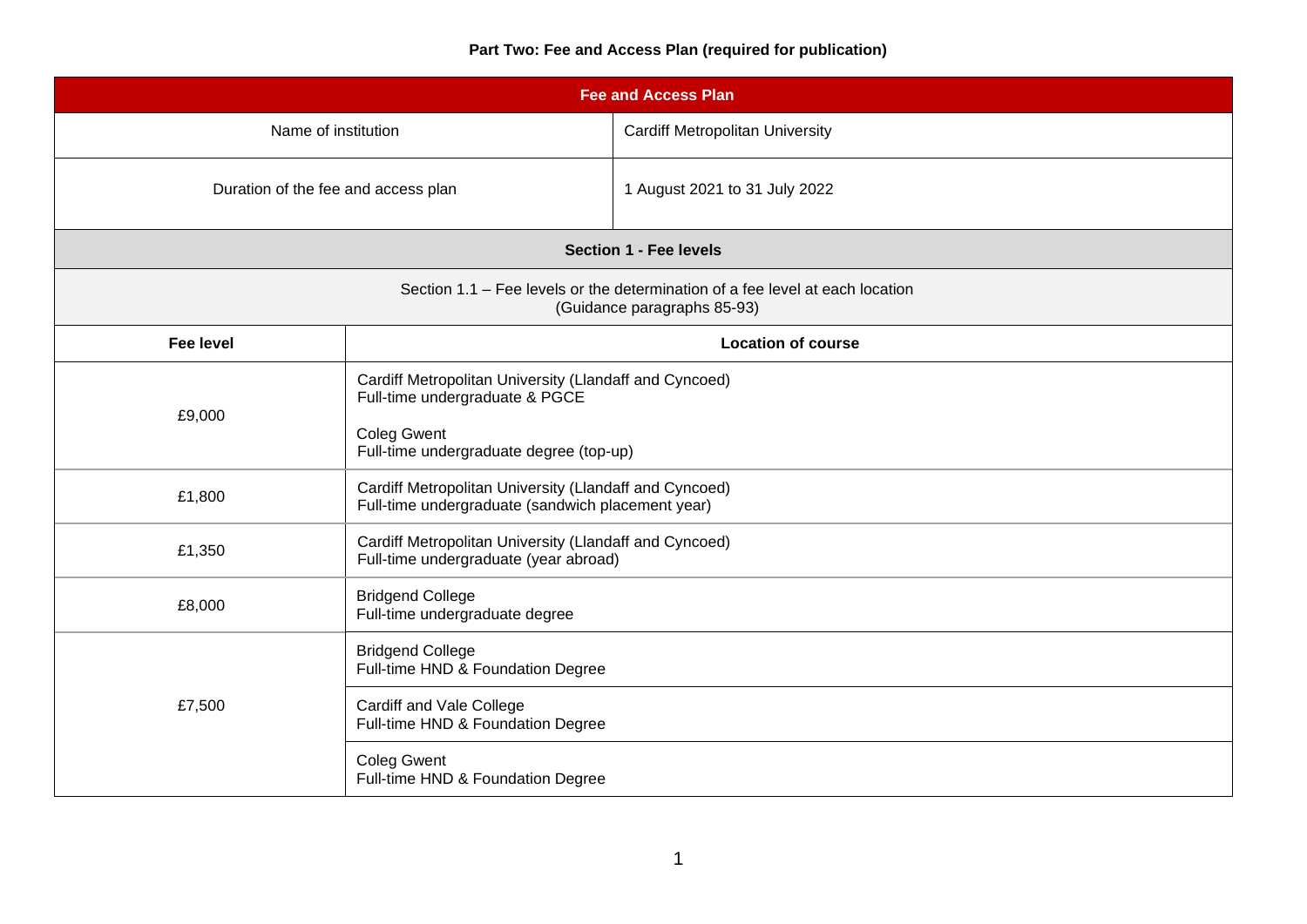Cardiff Metropolitan University intends to set fees for 2021/22 for students entering full-time undergraduate higher education courses delivered on campus, and those continuing on their course on campus, at the maximum permitted level, currently £9,000 per year.

Students entering their programme at a college partner will be charged the fee given above. Students continuing on their course at a college partner and who entered in an earlier year will be charged the fee that applied in the year in which they entered.

The total fee for a student entering a three-year undergraduate degree in 2021/22 would be £27,000 and for a four-year degree including a sandwich year placement, £28,800.

Total fees for college partner students are the fee quoted above multiplied by the number of years of the course (3 years for a degree, and 2 years for an HND or Foundation Degree).

At the time of publication of this plan there are no mechanisms through which the maximum fee could rise above £9,000, however, should this change, the University would expect to increase the fee charged to new and continuing students by any permitted level of inflation allowed by the Welsh Government. The decision on fees to be charged for 2021/22 would be confirmed by the Board of Governors at the earliest opportunity following any Welsh Government announcement of a permitted uplift, at the latest before any applicant for 2021/22 had been made an offer of a place and ideally before fee levels for 2021/22 entrants are published on the website and in prospectuses. Similarly, we do not plan to raise fee levels with partners.

The University in its communications aims to provide transparent and accessible information in a timely fashion. It follows the guidance provided to higher education by the Competition and Markets Authority (CMA), and employs a variety of methods for communicating the fee levels, both annual levels and the aggregate level of fees paid by a student during the full duration of a course.

The methods currently employed include: websites, printed materials, and information provided orally to prospective students. Communications are undertaken in line with the University's Student Charter, the University's Strategic Equality Plan and the Welsh Language Standards.

The following mechanisms are used to communicate with prospective students before they enter the University and it is intended that these methods will continue for 2021/22 entrants:

- Fee information is included in the in the Universities and Colleges Admissions Service (UCAS) Entry profile, which is a direct link from various sections of the University's website.
- Fee information is prominent on the University's website, and includes [links to information on funding](https://www.cardiffmet.ac.uk/study/finance/Pages/default.aspx) options and financial support, additional charges, bursaries/scholarships, financial advice and welfare services, and student hardship support.
- Applicants are signposted to the web-based information on fees via their applicant acknowledgement email. Their offer correspondence includes a programme specification and a copy of the tuition fees applicable to their year of entry.
- Confirmed applicants receive student planner/joining instructions on how to access key information about joining the University i.e. enrolment, paying tuition fees etc.
- Student finance advice sessions are offered at all Open Days. These include details of financial support available to students as well as providing information on tuition fees.
- When undertaking Schools and College liaison activity, University staff signpost prospective students to where to find fee information.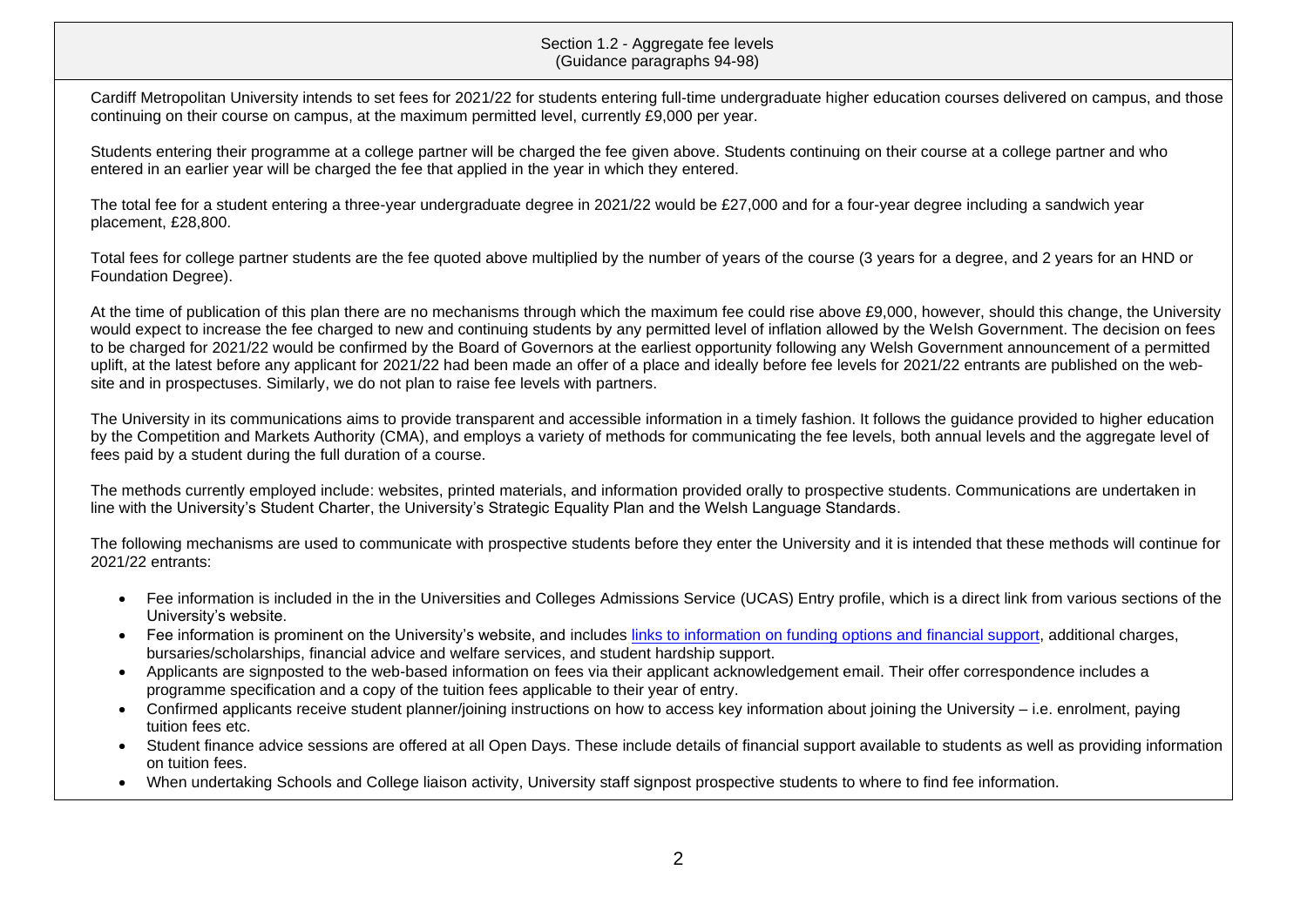- Visit Days are particularly targeted at schools in low participation neighbourhoods. The University provides these groups with focused student finance sessions providing information on the support available and tuition fees.
- Prospective students can access the University's Advice for Applicants web pages which include core pre–joining information on topics such as such as tuition fees and finance, accommodation, and student support services.
- Emails are sent at key points throughout the year to both enquirers and applicants highlighting key information about student finance tuition fees, how and when to apply, Frequently Asked Questions, etc.

Course information web pages include links to information on fees and any additional costs. Additional costs apply to some courses, including the costs of Disclosure and Barring Service checks which are mandatory for certain courses, materials/consumables, printing, field trips and other activities. The University and its college partners continue to strive to minimise the number and scale of any additional costs and to absorb them within the fee where reasonable. Additional costs are specific to individual courses. Details of additional costs will be available under the [Student Finance and Tuition Fees](https://www.cardiffmet.ac.uk/study/finance/Pages/default.aspx) section of the University's website, and the corresponding part of its franchised partners' websites.

Fee levels are confirmed to returning students through the enrolment process and resulting correspondence. Details remain on the University website as above.

In the event that any increase in fees is permitted by the Welsh Government, proposals will be discussed with the Students' Union prior to being put to Governors for approval.

Any such fee changes will be communicated to students as follows:

- Changes will be communicated to returning students in the correspondence they receive from the University Registry Services in relation to enrolment, and will be signposted to the University website. Student Portal, and the Virtual Learning Environment as appropriate for full details. The Student Portal is the main repository for information while a student is studying at the University.
- Students who wish to ask questions or seek clarification on changes to fees will be able to do so at the iZone, the University's 'one stop shop' for information on all aspects of student life.
- Additionally, our Student Financial Advisory Service will be available to students in financial difficulty and to students who have more general queries relating to budgeting or accessing financial support, including the University's Hardship Fund.

Our FE partners, Bridgend College and Cardiff and Vale College, that offer full-time undergraduate courses leading to Cardiff Metropolitan University awards are required to mirror the quality and scope of the University's approach to the provision of information on fees to students.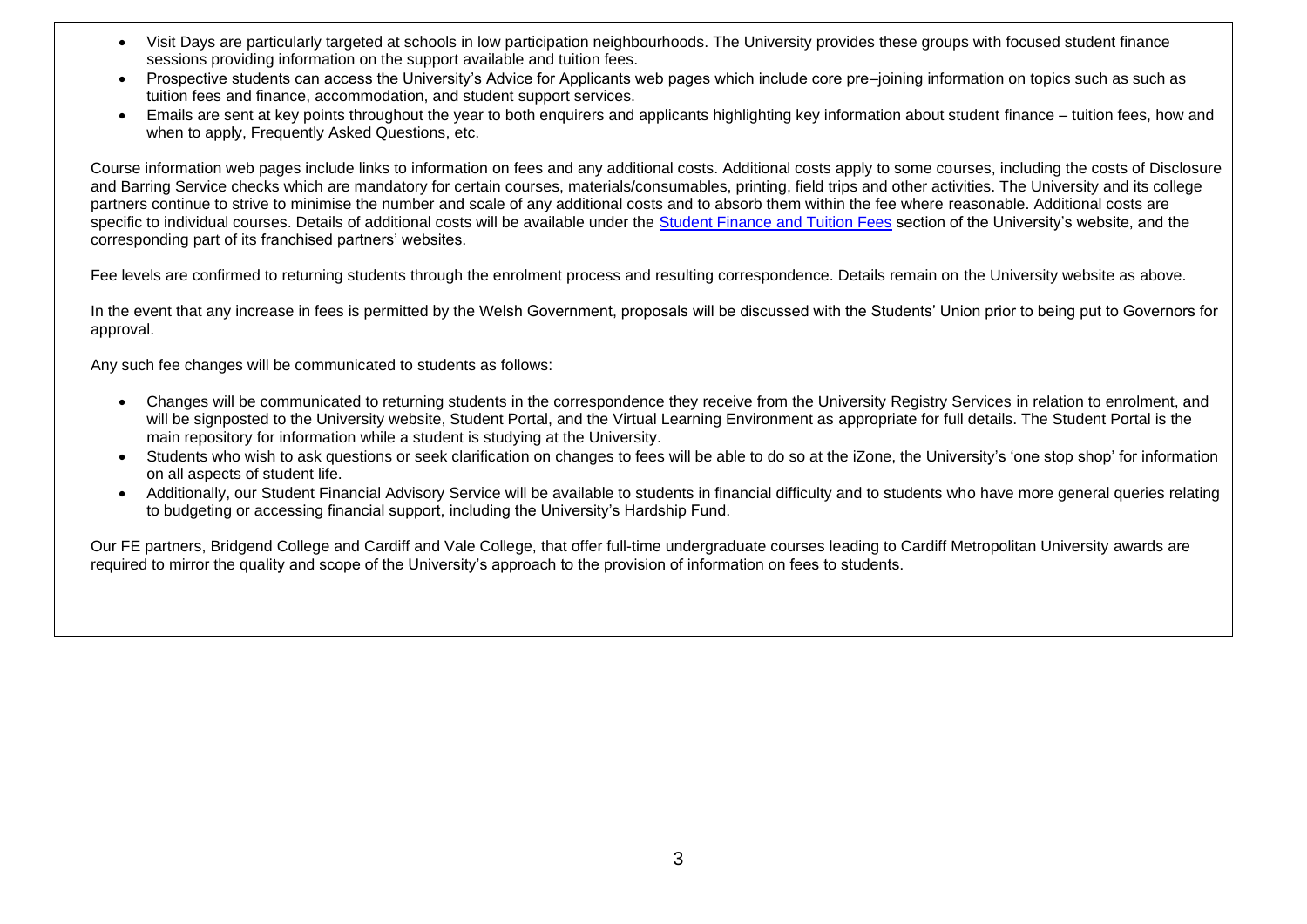#### **Section 2 - Student Partnership** (Guidance paragraphs 99-102)

Students are involved in the development of the Fee and Access Plan directly through early-stage Students' Union (SU) consultation and via representation at the University's Management Board which reviews and develops the Fee and Access Plan, on behalf of University. The SU President and Vice-President are also full members of the Board of Governors where the Plan receives approval.

Our approach to student partnership is ratified through our shared Relationship Agreement which is reviewed annually, by the Board of Governors. The agreement clearly outlines the partnership relationship between the University and the Students' Union based on a number of arrangements including:

- Representation of the student voice via the sabbatical officers and student representatives on the Board of Governors, Combined Academic Board and its committees.
- Representation of student voice by the Students' Union and student representatives on other committees and working groups or equivalent.
- Regular meetings of the Students' Union, including sabbatical officers and senior staff with representatives of the Vice-Chancellors Executive Group.
- Support by the University for sabbatical officers through training and development and opportunities for briefing in advance of formal committee meetings.

Additionally, the Students' Union supports an extensive network of School, Lead and Course representatives, involving more than 400 students each year, who, together with Part-time Officers ensure that the President and SU Vice-President can provide well-informed feedback to University committees and boards.

Cardiff Metropolitan University's Student Charter is also a jointly developed statement of the University's and the Students' Union's commitment to a student experience consistent with its values and ethos. It commits the University and the Union to

a) encourage equality and promote diversity

b) provide effective means of communication between staff, students and student representatives

c) provide detailed and accurate information on programmes of study and related matters

- d) promote all students' welfare and provide support, advice, guidance and representation
- e) support Welsh speaking students
- f) provide opportunities for employability and personal development through a partnership approach.

The Charter is now online and bilingual, providing a visible and accessible document. The Charter has been incorporated into the University's staff induction programme and the Students' Union is committed to increasing the profile of and engagement with the Charter amongst students.

Widening Access and First Campus Reaching Wider collect participants' views through feedback on initial assessment forms and end of course evaluation forms. Tutors also express views from participants on their Tutor end of course evaluation forms.

The University systematically seeks and acts upon evaluative feedback from students on their experience at module, programme, School, and institutional levels. More broadly it engages with all national surveys during a well-established "Survey Season" and has invested in establishing its own Student Satisfaction Survey to capture feedback from all other students who are not represented in national surveys. Partner students are invited to complete the NSS, where applicable, and resources are shared with colleges to help promotion of this. Those not eligible for NSS are invited to complete the University's internal version of the NSS and FE partner responses are included in the general reporting that goes through the committee structure for surveys annually.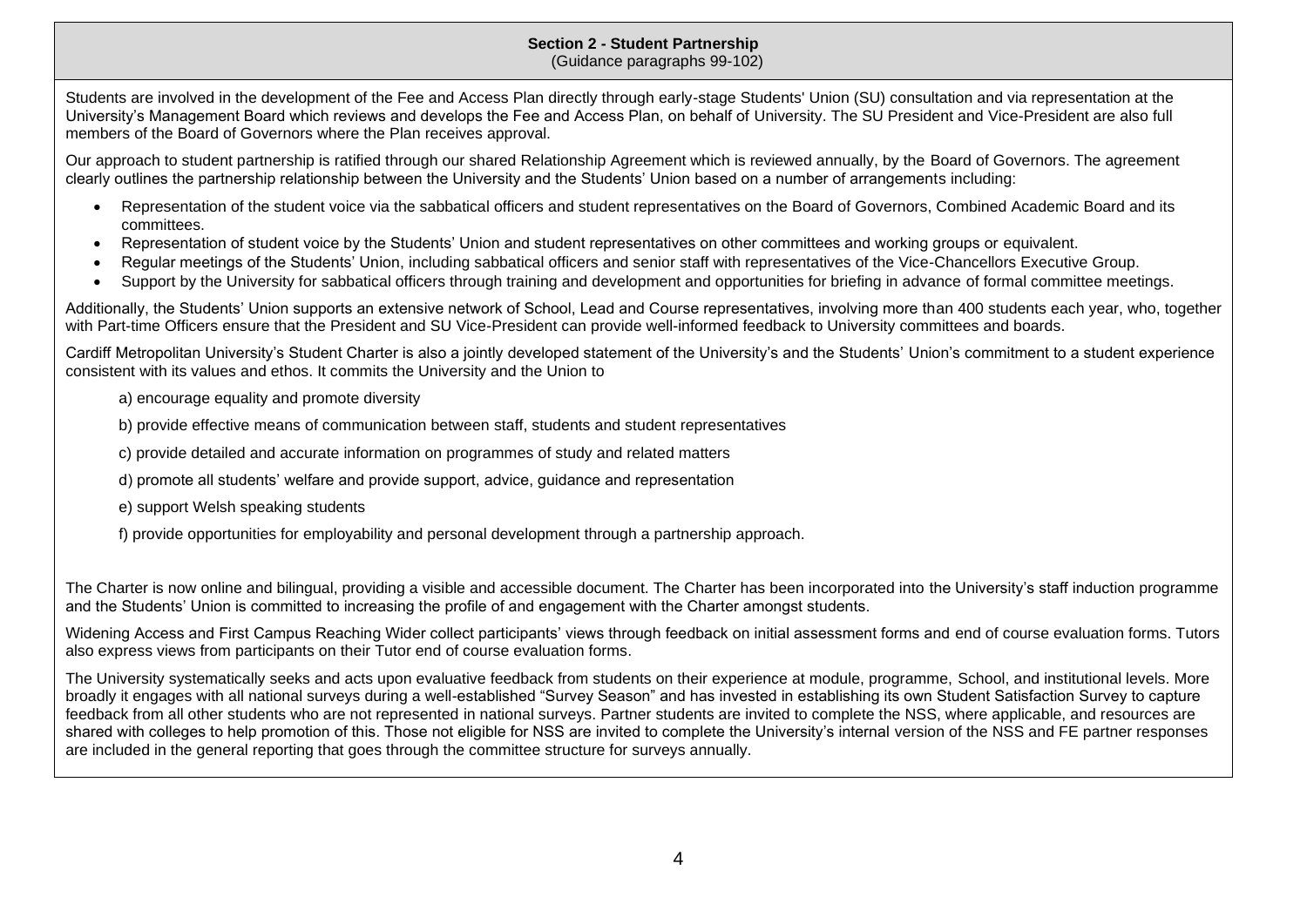The University's Student-Led Teaching Awards Scheme is promoted and managed by the Students' Union in partnership with the Quality Enhancement Directorate and offers a platform for the dissemination of best practice to both staff and students. The impact of the scheme has been significant not only across the University but also on the sector through dissemination of a case study on how the scheme can engender positive change.

More generally the University provides a wide range of opportunities for students to express their individual and collective opinions, and to be partners and joint decisionmakers within the University. The University benefits from an effective, independent and democratic system of student representation. Students are represented on Programme and School-level committees. Student-staff liaison committees provide feedback on a range of academic and non-academic issues, supported by a wellestablished student representation framework at course, year, and School level.

Moderators complete two moderator reports per academic year which highlight interactions with students and their experience, as well as confirmation on student input into programme committees. Partners are also asked to complete the programme enhancement plan as is the case for on campus provision. These are completed by programme directors with support of moderators and are signed off by Associate Deans for relevant Schools. As a condition of partnership with the University, partner colleges providing franchised provision are required to mirror the University's internal approach to communications and engagement. These processes of collecting student feedback are reported back to the University centrally through our programme enhancement plan process and monitored locally by University moderators working with partners.

## **Section 3 - Under-represented groups** (Guidance paragraphs 103-107)

The plan has been developed in response to a strategic review that ensures it has benefitted from lessons learned from an evaluation of performance in previous plans and alignment with University strategies, HEFCW National Measures and the priorities of Welsh Government. The Fee and Access Plan is informed by and informs our Strategic Equality Plan which sets out the University's commitment and approach to nurturing an environment where everyone is valued as an individual and where stakeholders can work, learn and develop in an atmosphere of dignity and respect.

The following groups are considered by HEFCW to be under-represented in higher education:

- Students of all ages from the bottom two quintiles of the Welsh Index of Multiple Deprivation 2014.
- Students of all ages from the bottom quintile of the Welsh Index of Multiple Deprivation 2014.
- Students of all ages studving part-time.
- Students of all ages studying through the medium of Welsh.
- People of all ages from UK low participation in HE areas.

The University regards the following additional groups as under-represented in higher education:

- Learners and potential hard-to-reach learners who have experienced socio-economic disadvantage.
- Learners and potential hard-to-reach learners who have experienced geographic disadvantage (including, but not exclusively, asylum seekers and refugees).
- Learners and potential hard-to-reach learners with protected characteristics (including, but not exclusively, UK students from black and minority ethnic groups and learners with a disability).
- Learners and potential hard-to-reach learners from vulnerable groups (including, but not exclusively, care leavers, estranged students and carers).
- Young males from low participation areas.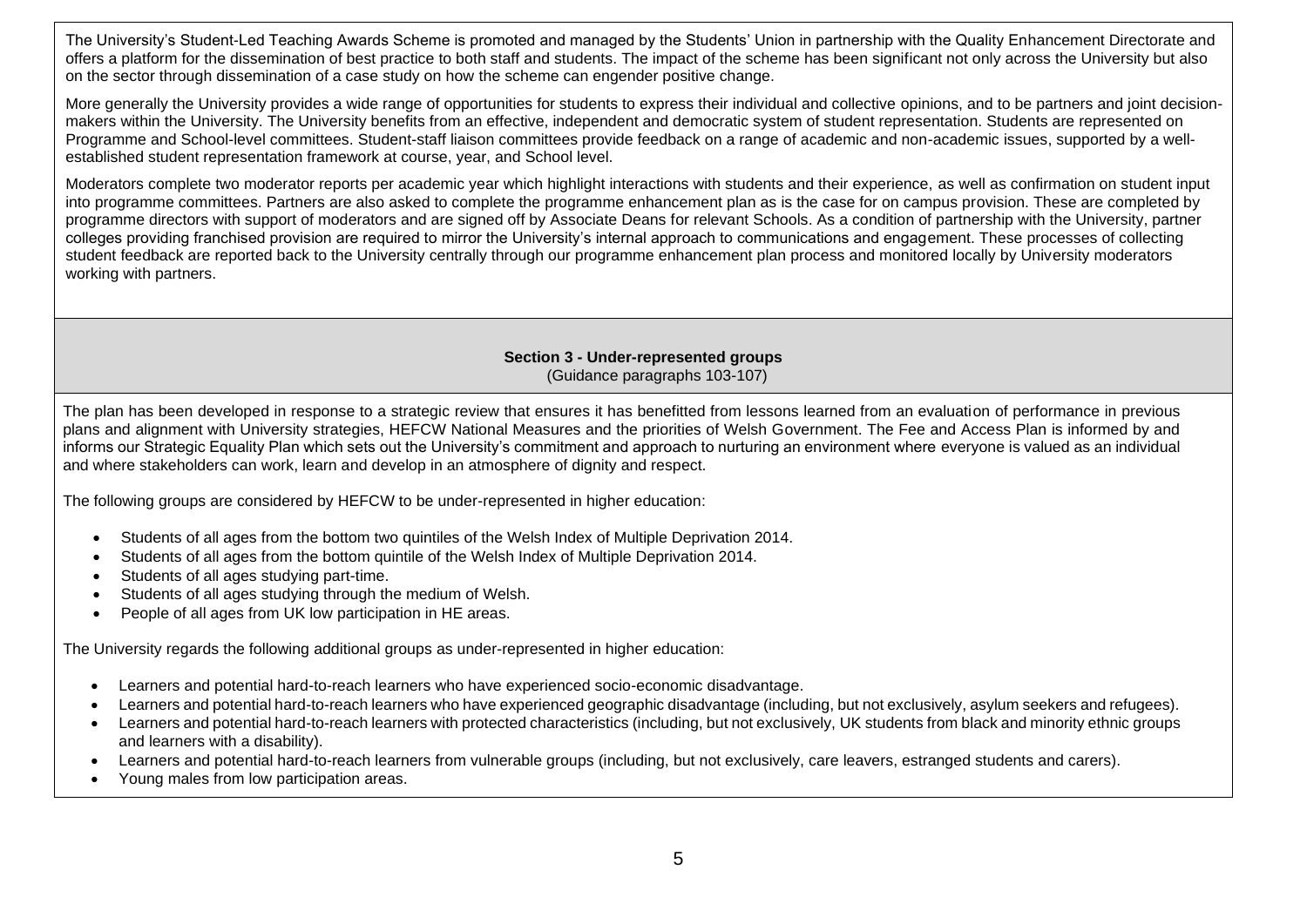• Ex-offenders

Our Reaching Wider widening access initiative will support works to ensure that people of any age, background or ethnic group are given a fair and equal opportunity to study at Cardiff Met in a supported manner. We specifically target:

- Post 16-year-old learners from the bottom 2 quintiles of the Welsh Index of Multiple Deprivation 2014 (WIMD).
- Adults without level 4 qualifications within the bottom two quintiles of the Welsh Index of Multiple Deprivation, to provide progression to level 4 provision
- Care experienced applicants15 and carers in all age groups across Wales.

We are mindful that applicants and students may sit against multiple classification of under representation and our objective and interventions have been developed mindful of these multiple identities.

|                                       | Section 4 - Objectives, underpinning activities and targets as they relate to supporting equality of opportunity and the promotion of HE<br>(Guidance paragraphs 108-140) |  |  |  |
|---------------------------------------|---------------------------------------------------------------------------------------------------------------------------------------------------------------------------|--|--|--|
| Section 4.1 - Equality of Opportunity |                                                                                                                                                                           |  |  |  |
| No.                                   | <b>Objective</b>                                                                                                                                                          |  |  |  |
|                                       | To attract students and potential students from under-represented groups                                                                                                  |  |  |  |
| 2                                     | To provide to under-represented groups effective information, before and during their studies                                                                             |  |  |  |
| 3                                     | To promote and safeguard fair access to higher education, including identifying individuals with the greatest potential from under-represented groups                     |  |  |  |
| 4                                     | To raise the educational aspirations and skills of people from under-represented groups to support success in higher education                                            |  |  |  |
| 5                                     | To support and increase retention, progression and completion in under-represented groups                                                                                 |  |  |  |
| $\,6$                                 | To provide high-quality academic, financial and welfare support to groups under-represented in higher education                                                           |  |  |  |
|                                       | To support the progress to employment or further study of groups under-represented in higher education                                                                    |  |  |  |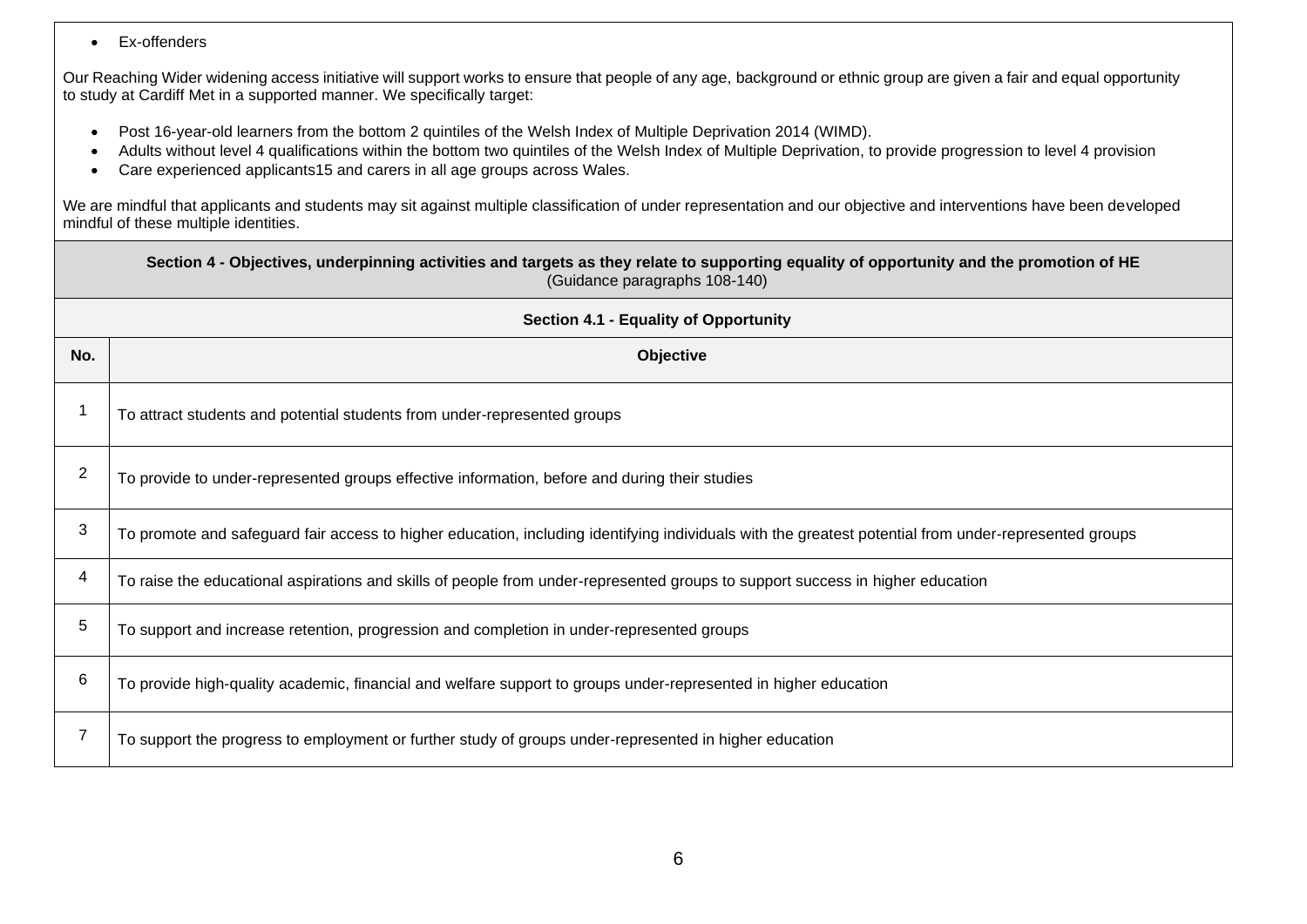| 8                                           | To provide opportunities for study to Welsh language speakers                                               |  |  |  |
|---------------------------------------------|-------------------------------------------------------------------------------------------------------------|--|--|--|
| Section 4.2 - Promotion of higher education |                                                                                                             |  |  |  |
| No.                                         | Objective                                                                                                   |  |  |  |
| 1.                                          | To improve the quality of the student experience                                                            |  |  |  |
| 2.                                          | Raise awareness of the value of higher education                                                            |  |  |  |
| 3.                                          | Promote awareness of Welsh higher education internationally                                                 |  |  |  |
| 4                                           | To deliver effective engagement with the regional community as well as private, public and voluntary bodies |  |  |  |
| $5\phantom{.0}$                             | To improve the employability of graduates                                                                   |  |  |  |

## **Authorisation of the fee and access plan application to HEFCW (required for publication)**

In authorising fee and access plan applications, the governing body:

- i. has seen and considered appropriate evidence to support the declarations being made in this application.
- ii. confirms that there has been appropriate consultation with its students, both those studying at the institution and at other providers where education is delivered on its behalf.
- iii. confirms that the information provided in this fee and access plan application is accurate and current, at the time of writing, and is based on verifiable data.

#### iv. confirms that: **[delete one or more statements, as appropriate]**

- a. it is acceptable for HEFCW to use financial, quality and/or other information/data that it holds about a currently regulated institution, regardless of whether the information/data was originally provided for purposes of regulation under the 2015 Act;
- b. it is not acceptable for HEFCW to use financial, quality and/or other information/data that it holds about a currently regulated institution for purposes of regulation under the 2015 Act; and
- c. it is submitting new, up-to-date, more recent information/data to inform HEFCW's assessment.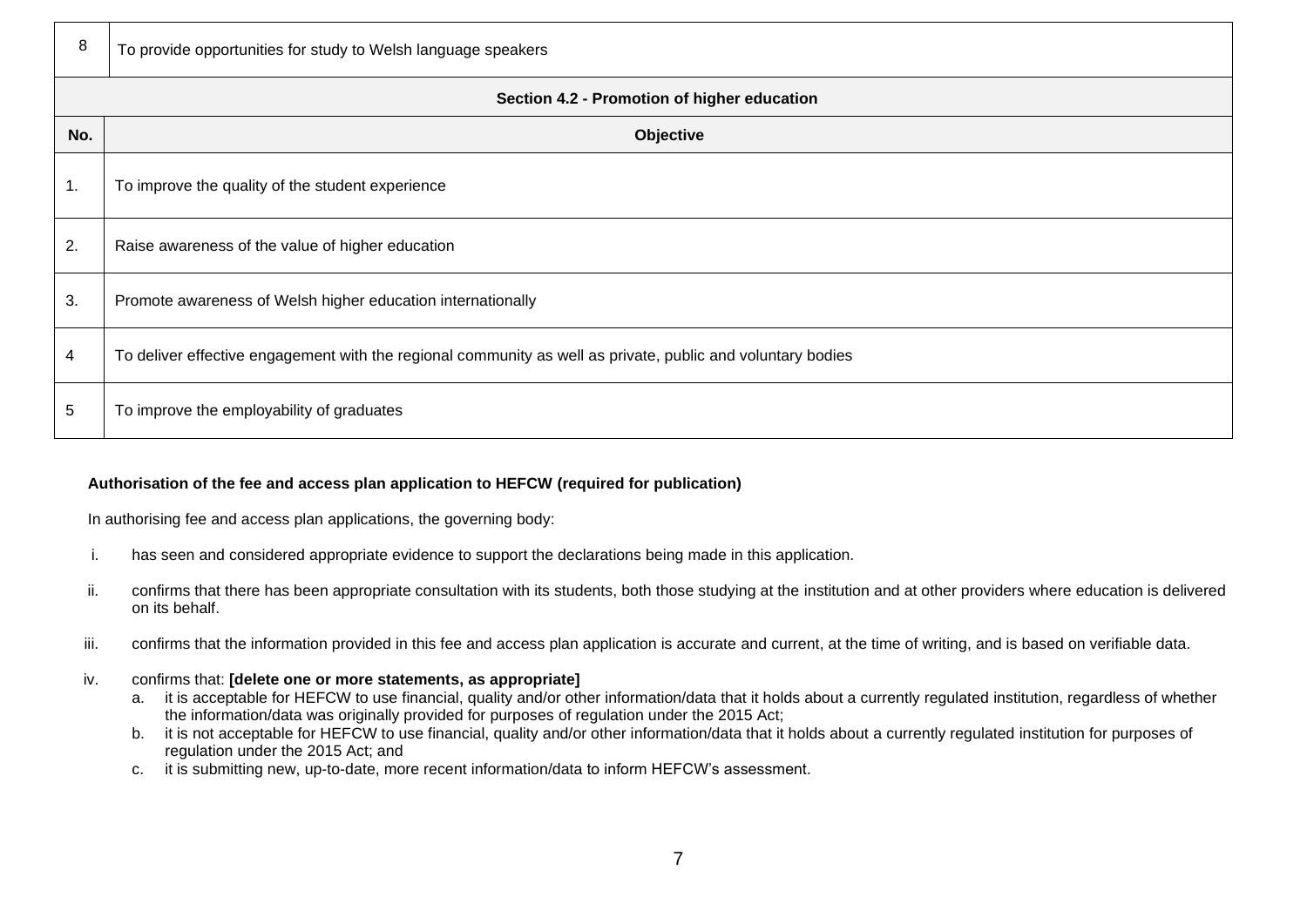- v. understands that HEFCW reserves the right to undertake a visit to the institution to better understand eligibility related to the organisation and management of financial affairs, the data submitted on fee and access plans and/or the quality of education provided on, or on behalf of, the institution.
- vi. understands that it must provide HEFCW and/or HEFCW's agent, with information, assistance and access to its facilities and the facilities of other bodies providing higher education on its behalf.
- vii. understands that HEFCW may carry out, or arrange for an agent to carry out, a review relating to the quality of education provided by, or on behalf of the institution, and its governing body must take into account any advice given to it by HEFCW or the body appointed by HEFCW for this purpose.
- viii. confirms that all education provided by, or on its behalf, regardless of the level or location of the provision has been taken into account in this fee and access plan application.
- ix. confirms that the institution is at a low risk of failure on financial grounds over the medium- to long- term.
- x. confirms that the accounts are audited each year by a registered auditor and that the registered auditor is not the same firm and/or individual that prepared the accounts.
- xi. confirms that the institution complies with Competition and Markets Authority (CMA) guidelines for higher education.
- xii. understands that any financial commitments to students made in the fee and access plan, as approved by HEFCW, must be honoured.
- xiii. confirms that the institution will ensure that a copy of the fee and access plan can be made accessible to its students in any format.
- xiv. confirms that the institution will clearly signpost its students to HEFCW's complaints processes.

| Fee and access plan application submission to HEFCW <sup>1</sup>                                          |              |  |
|-----------------------------------------------------------------------------------------------------------|--------------|--|
| Date of Governing Body approval:                                                                          | 8 July 2021  |  |
| Governing Body authorised signature:                                                                      | Nick Cepelsi |  |
| Date:                                                                                                     | 25 July 2021 |  |
| Final fee and access plan submission once HEFCW has confirmed it has no further issues (where applicable) |              |  |
| Date of Governing Body approval:                                                                          | 8 July 2021  |  |

<sup>1</sup> Fee and access plans published on the institution's websites must only include versions approved by HEFCW.